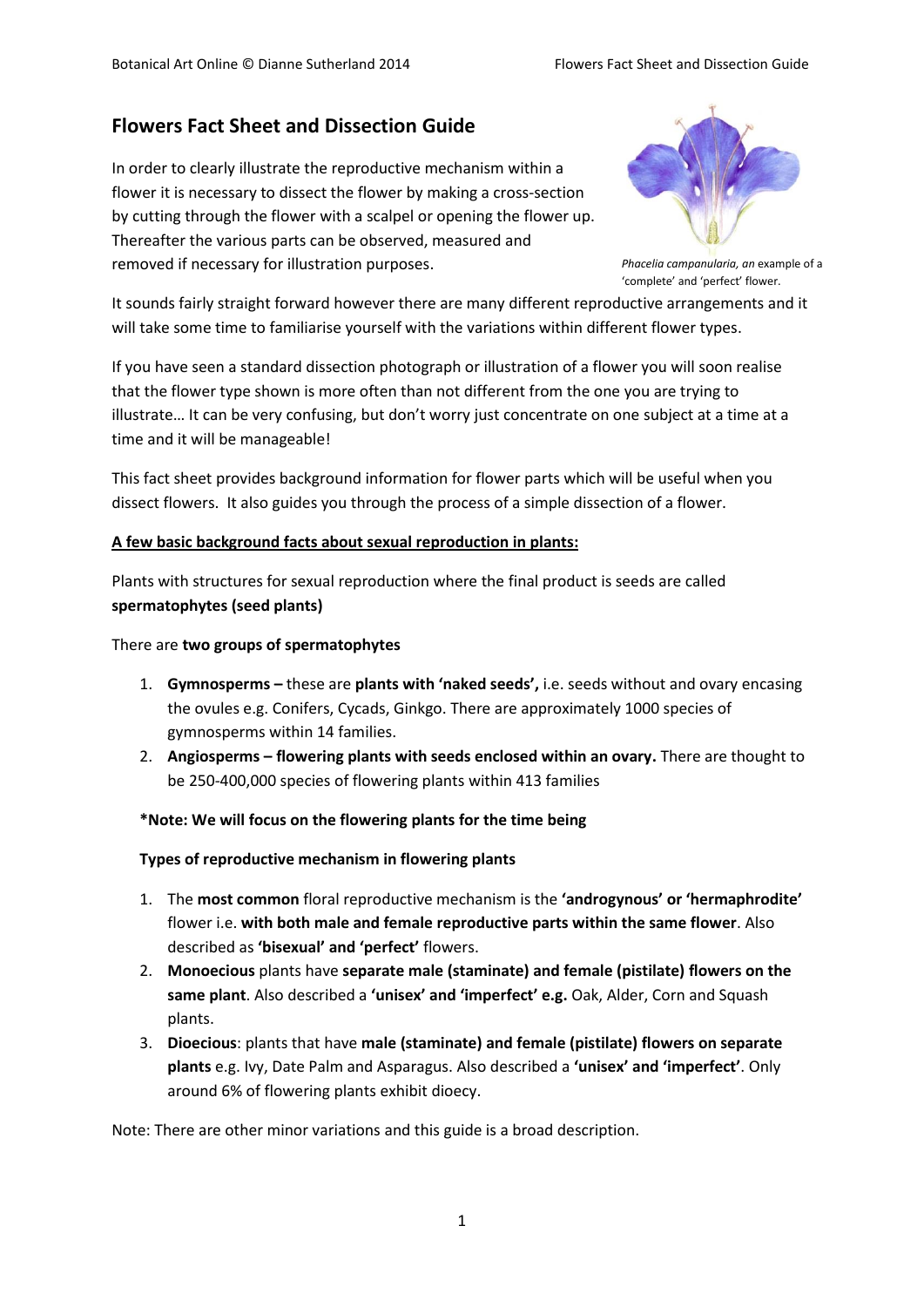# **Flower Parts and Terminology**

## **Complete Flower, Incomplete Flower, Perfect Flower, Imperfect Flower.**

## **A Complete Flower**

## **A complete flower has 4 parts:**

- **1. Gynoeceum, Pistil or Carpel –** reproductive **female** parts usually in the centre of the flower comprises **stigma, style and ovary (containing ovules)**
- 2. **Androeceum or Stamens –** reproductive **male** parts comprises **filament and pollen bearing anther. The stamens surround the pistil**
- **3. Petals:** collectively called **corolla–** usually colourful they attract pollinators.
- **4. Sepals** collectively called the **calyx –** usually green (but not necessarily) at the base of the flower. The calyx encloses and protect the petals at the bud stage
- Note: the **petals and sepals** are collectively referred to as the **perianth**

**Examples of complete flowers include:** Lavatera, Roses, Sweet Pea, Hibiscus, Primula

 **Where sepals and petals are similar in appearance** they are called **'tepals'** e.g. tulips, lilies, amaryllis ( with 3 outer sepals and 3 inner petals )

### **An Incomplete Flower**

A flower lacking one or more of the 4 parts

**Examples:** Grasses which are wind pollinated and have no need for brightly coloured petals ( or sepals) to attract pollinators. A squash flower is also incomplete being male or female. Hydrangeas and Clematis do not actually have petals bit have 'petal like' sepals, therefore they are incomplete. To identify this feature you will see that the 'petal like' sepals are in a single whorl unlike tulips and lilies where similar sepals and petals are in two whorls.

## **A Perfect Flower**

Has **both male and female parts present** but is not necessarily 'complete'. *Remember all complete flowers are perfect but all perfect flowers are not necessarily complete*

**Examples:** Tomato, roses, dandelion are all perfect and complete. Hydrangea and Clematis are incomplete but perfect.

### **An Imperfect Flower**

A flower that has **either male or female** parts; i.e. the **monoecious or dioecious plants** described on page 1. Note: **An imperfect flower is always an incomplete flower** because it has one of the 4 component parts missing.

**Examples:** Courgette flowers (monoecious) Eastern Cottonwood (dioecious)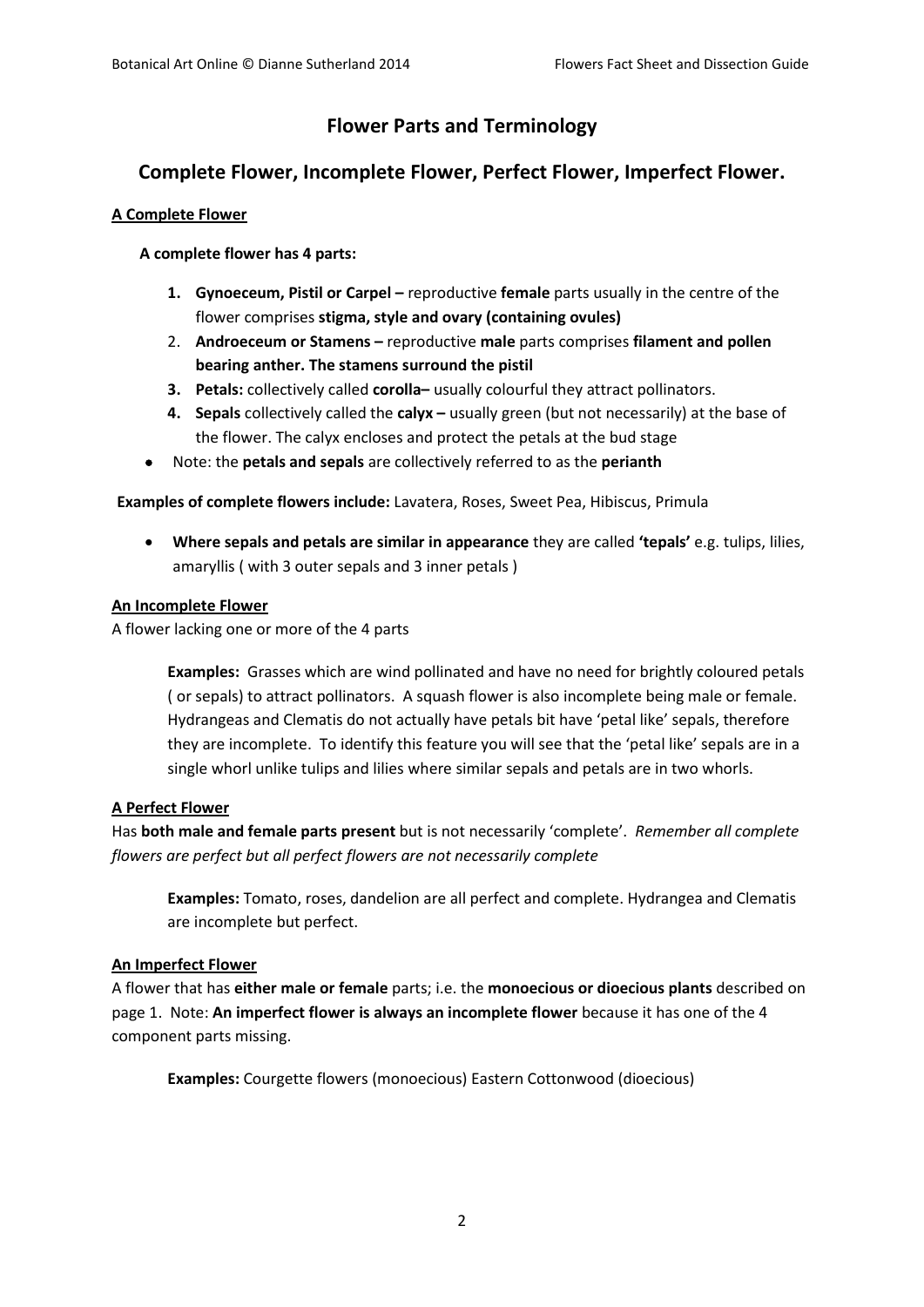#### **Finally a word about Male and Female Phases is Hermaphrodite Plants**

The separation of male and female parts in either monoecious or dioecious plants has evolved to ensure cross-pollination, which gives the advantage of greater genetic diversity. However many hermaphrodite flowers also have adaptations to promote cross-pollination, while many are able to self-pollenate they often exhibit male and female phases with the parts being active/receptive at different times. This is a form of separation that prevents self fertilisation. This adaptation is called **dichogamy:** 

#### **Protogyny: Female phase first followed by male**

#### **Protandry: Male phase first followed by female**



*Phacelia campanularia* **is a complete and perfect flower, which exhibits protandry.**

#### **What does this mean?**

**Complete**: it has all 4 components (stigma (female), stamens (male), petals and sepals)

**Perfect**: All 'complete' flowers are 'perfect' i.e. have both male and female parts (hermaphrodite)

**Protandrous:** You can see in the above images the male and female phases of the flower. On the left, the male phase occurs once the flower opens, the stamens are extended and the stigma closed with a short style. In the image on the right, the stigma /style has extended and opened and is receptive the stamens are no longer active. This creates a form of separation that promotes crosspollination.

If you observe the reproductive phases of flowers you will often see the stigma is short initially and the anthers full after they open. Once the male phase is finished and pollen dehisced, the female parts extend. You will see an example with the Lavatera dissection video.

*Flower parts are extremely varied any good text book such as the Cambridge Illustrated Glossary to Botanical Terms (Hickey and King 2000) will help you to become more familiar with the variations within flowers*.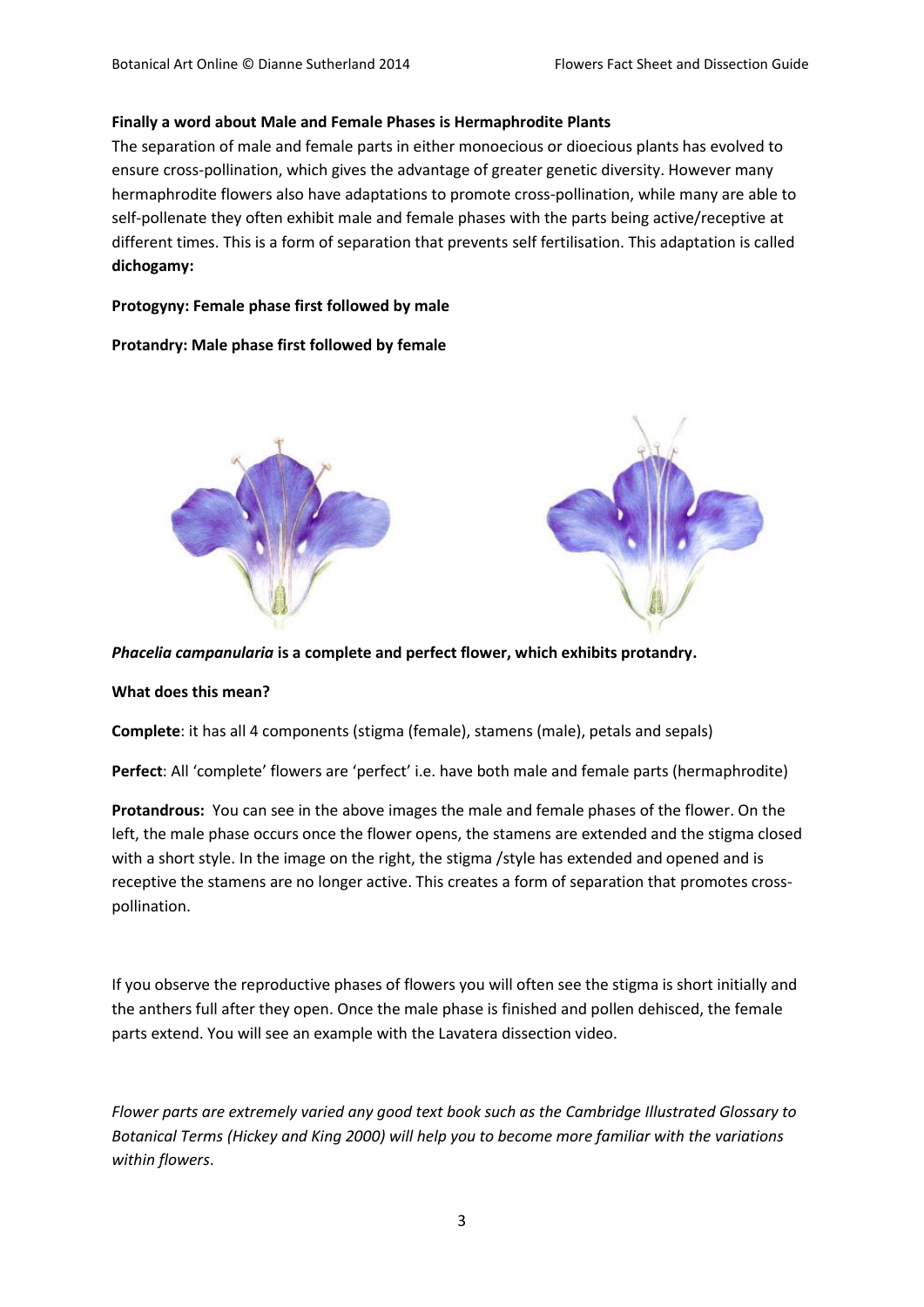# **Dissection of a Flower**



## **Tools and Materials**

- 1. A freshly opened flower, you will need several
- 2. A cutting surface, e.g. self-healing cutting mat or foam board
- 3. White foam board or card to mount the specimen
- 4. A sharp scalpel of craft knife
- 5. Dress making pins of fine wire to mount the specimen
- 6. A clear Perspex ruler marked in mm
- 7. Tweezers

The first step is to **identify all of the parts**, and **to determine which parts are important** for the illustration.

**A complete flower can be broken down into 4 parts:**

**1.** At the **centre of the flower you find the female parts**, called the **carpel** (comprises:

stigma, style, ovary with ovules inside)

- **2. Surrounding the carpel** are **the male parts** the **stamens** (filament and anther)
- **3. Petals**

**4. Sepals** – 3 & 4 known collectively as the **perianth**.

**During the dissection be sure to measure all the parts and make notes on the following:**

- Stigma, style and ovary
- Anther, filament, pay careful attention to the type of attachment of the anther to the filament
- Petals and sepals or tepals
- Stem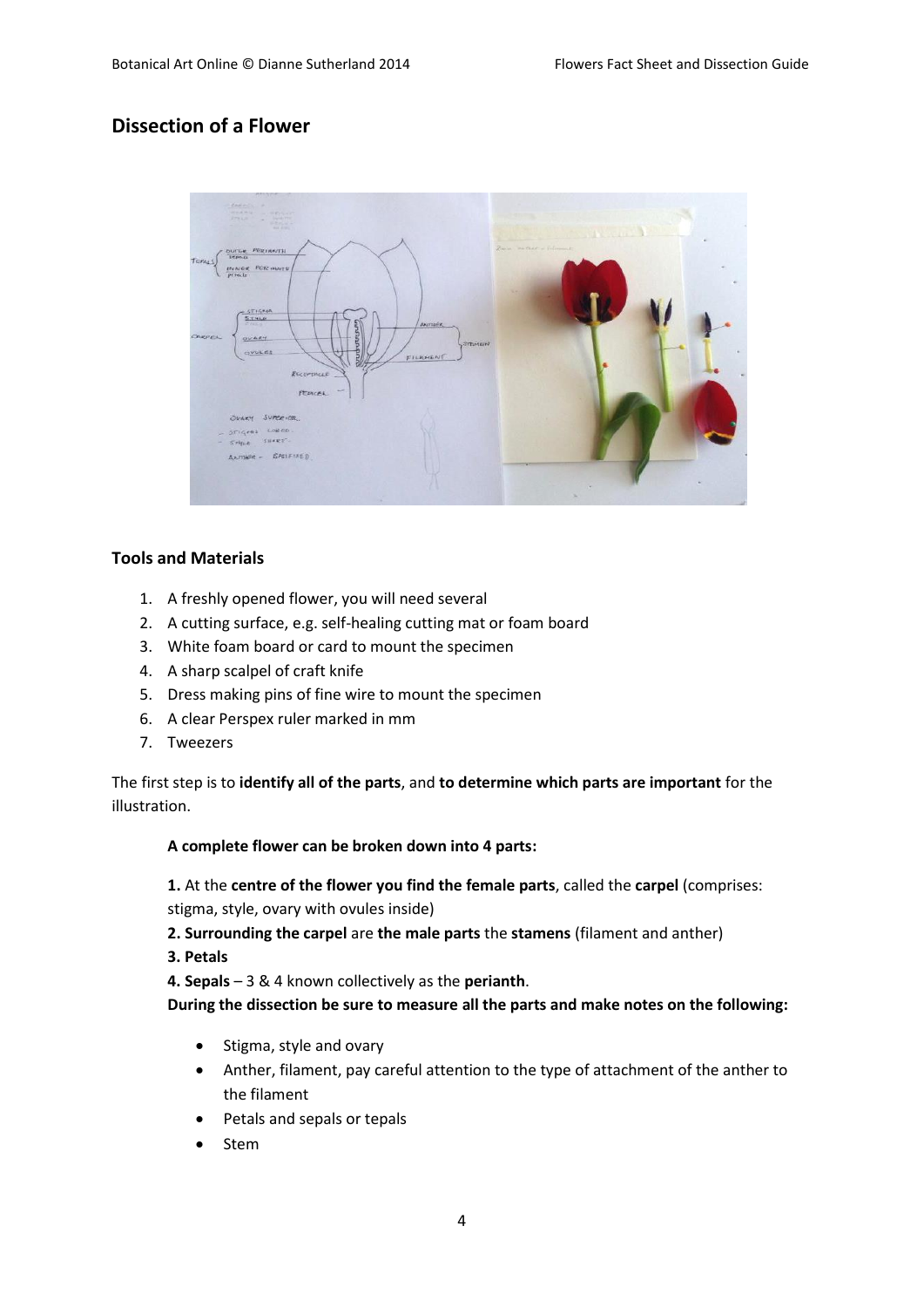#### **Make a note of:**

**Length and width of all parts always note the widest part of any petal or anther etc.**

**Decide whether or not you need to scale the parts up or down in size for illustration**  purposes. If it's a simple measurement conversion it's fairly easy to do but there are some scale converters available on the internet. Generally used for models but useful for plant parts too! Here's one I found

#### <http://jbwid.com/scalcalc.htm>

**To dissect the flower and reproductive parts** carefully remove the front petals at the base (receptacle) using the scalpel. This will give you a better view of the interior of the flower for cutting.

**Make observations and notes of any changes in the flower,** often the anthers are open at a different time to the stigma receptivity (to prevent self-fertilisation). The parts will change in a flower depending on when they are sexually active or receptive, the stigma/ style may be short at first while the anthers are opening and then grow above the anthers.

**Before the dissection, you may chill the flower first to prevent it from wilting and to make it easier to handle.** 

**Pin the flower to a piece of foam board** using standard dressmaking pins or fine wire. The less you handle the flower the better - use tweezers to limit the handling time.

**Make a clean cut straight down the centre of the stigma style and ovary.** This can take some practice and often you will take too little or too much. The aim is to make an even cut exposing the ovules in the ovary. For flowers with fused parts, e.g. Primula or Freesia, you may cut them open on one side and open them out flat instead. You may also choose to remove the individual male and female reproductive parts to illustrate separately. This will

depend on the individual flower and its features. Remember the aim is to allow the viewer to see what is going on inside the flower.

Once dissected the **parts will dry out very quickly**, you can spray with a little water to prolong the life of the flower parts but **you will need to work quickly**. Try to have several flowers to work on.

You may also wish to illustrate the complete or dissected male and female parts separately. The approach is the same but there is no need to cut through the centre of the flower, instead carefully remover the surrounding sepals and petals, dissect the ovary if necessary and pin the parts to the foam board.



Typical arrangement of dissected parts, lined up along the bottom of the illustration. A dissected carpel (far left) and stamen. On the far right a seed is also included.